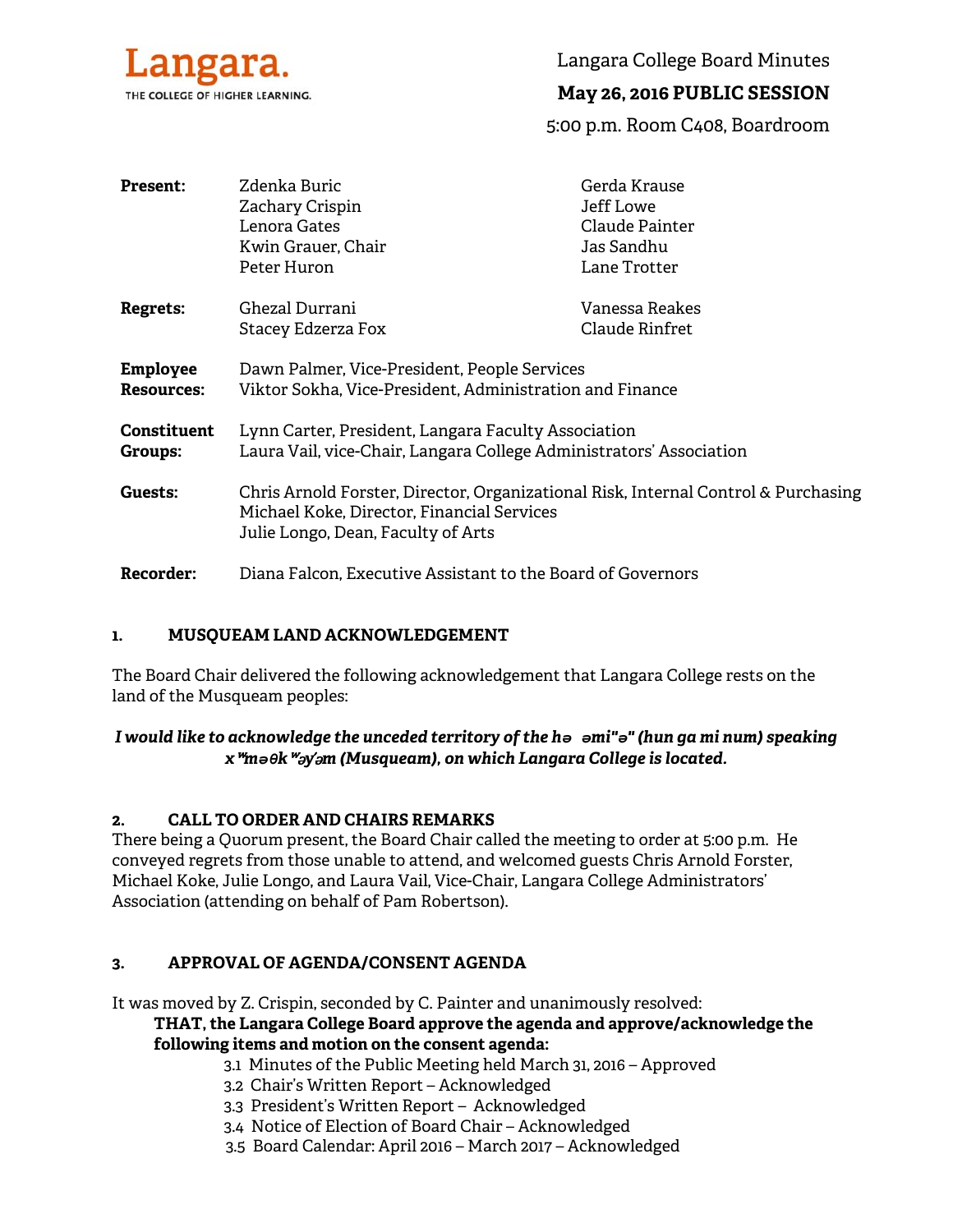## **4. CHAIR'S VERBAL REPORT**

The Board Chair highlighted events that he had attended over the past few months and thanked Board Members who represented the Board at recent College events. He advised that he and L. Trotter attended the Association of Governing Board (AGB) conference in mid-April and highlighted summary reports of the sessions they attended which were attached to the agenda for information. He advised that booklets from the sessions are also available for loan.

## **5. PRESIDENT'S VERBAL REPORT**

L. Trotter highlighted items in his written report and elaborated on the SOS Campaign, the unveiling of the Musqueam plaque, the AGB conference, and his recent mission to China. In response to a Board Member's proposal that the presentation that L. Trotter made at the AGB conference be included in the Board manual, L. Trotter advised that he will discuss this with the Chair of the Governance and Nominating Committee.

**ACTION: L. Trotter** 

## **6. COMMITTEE REPORTS, RECOMMENDATIONS AND APPROVALS**

## **6.1 New Building Task Force**

## **a) Minutes of meeting held April 25, 2016**

J. Sandhu highlighted the minutes of the New Building Task Force meeting held April 25, 2016. and advised that the building is still on time and on budget. Members of the New Building Task Force were provided a tour of the new building just prior to the Board meeting and were impressed with Langara's new signature building. In response to a question, V. Sokha advised that the delay claims with the contractor will be addressed after occupancy is granted.

## **7. FOR APPROVAL**

## **7.1 2016/17 Ministry Mandate Letter**

K. Grauer highlighted the 2016/17 Ministry Mandate Letter attached to the agenda and advised that it is the final version of the draft that the Board reviewed in February 2016. The Ministry requires all board members to sign the Letter and any Board member who wished to abstain from signing was asked to provide a letter of rationale addressed to the Deputy Minister of Advanced Education by the end of day Friday, May 27, 2016.

It was moved by Z. Buric and seconded by P. Huron

## **THAT, Board Members sign the final 2016/17 Mandate Letter received from the Ministry of Advanced Education.**

**Carried. Abstained – Z. Crispin** 

It was noted that the signed document will be forwarded to the Ministry of Advanced Education by their due date of May 30, 2016, and will be posted on the Board of Governors website.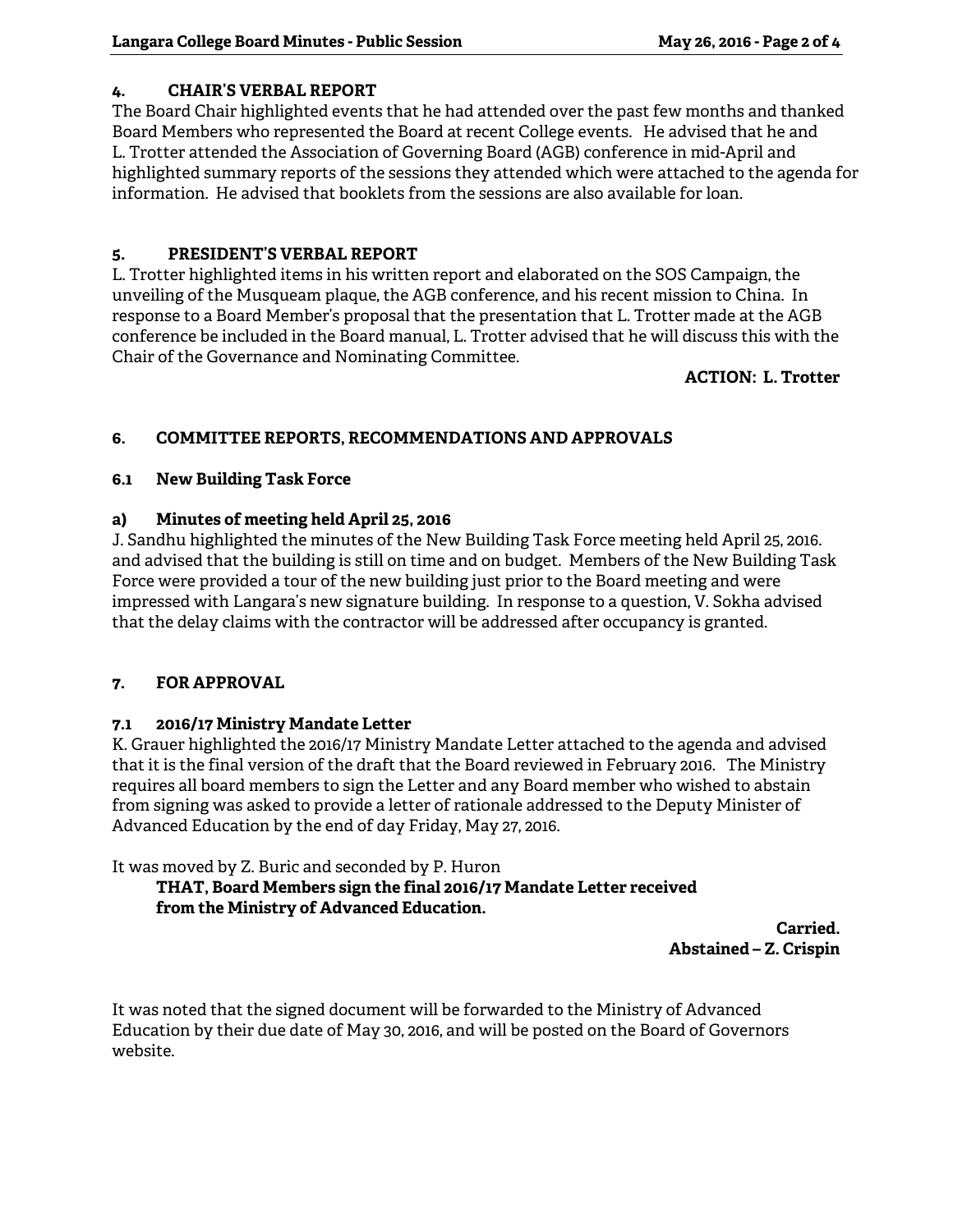## **8. FOR INFORMATION/DISCUSSION**

## **8.1 Summary Results of Board Assessment**

In the absence of S. Edzerza Fox, L. Trotter highlighted the memo attached to the agenda for information which included the summary results of the board assessment. He highlighted the points that will make up the substantive portion of the summary report that will be communicated to the college community. Discussion ensued and in response to a question, he advised that the communication will include a descriptor explaining the "gap score" that was used to interpret the content and results.

## **9. EDUCATION COUNCIL REPORTS**

The Board Chair reminded Board Members of Section 23 of the BC College and Institute Act that requires Education Council to advise the board on the development of educational policy.

## **9.1 Report of the Meeting held on March 22, 2016**

The Education Council Chair elaborated upon the summary report of the meeting held on March 22, 2016 attached to the agenda for information. She noted that the meeting was quite lengthy and represented a 700 page agenda. She highlighted new program proposals, program changes, new courses, and global changes. She also advised that she has been re-elected as Chair of Education Council for another year with L. Carter re-elected as vice-Chair.

It was moved by Z. Crispin and seconded by J. Lowe

 **THAT, the Education Council Summary Report for the meeting held on March 22, 2016 be received for information.** 

**Carried Unanimously.** 

## **10. BOARD MEMBERS' REPORT**

P. Huron provided an update on a situation that occurred with the College's food services provider.

Z. Crispin advised that he reached out to the Langara Students' Union to ask if they had any policy points or goals that they would like to bring to the Board of Governors. The LSU advised that they did not.

## **11. CONSTITUENT GROUP REPORTS**

There was no report.

## **12. VISITORS' COMMENTS**

There was no report.